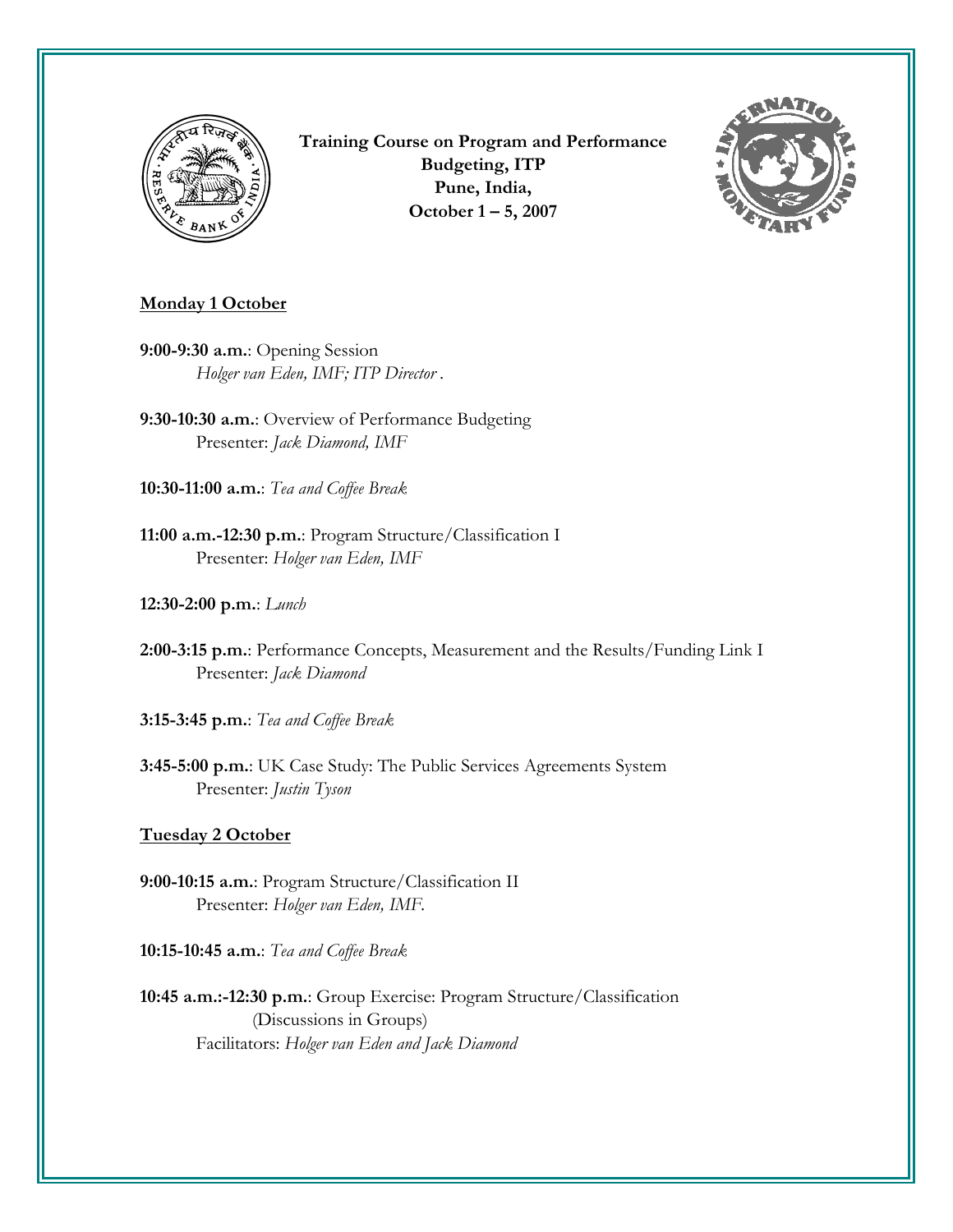**12:30-2:00 p.m.**: *Lunch*

**2:00-3:15 p.m.**: Cost Accounting for Performance Budgeting Presenter: *Justin Tyson*

**3:15-3:45 p.m.**: *Tea and Coffee Break*

**3:45-5:00 p.m.**: Group Exercise: Program Structure/Classification (continued—plenary session) Facilitators: *Holger van Eden and Jack Diamond*

#### **Wednesday 3 October**

**9:00-10:30 a.m.**: Performance Concepts, Measurement and the Results/Funding Link II Presenter: *Jack Diamond* 

**10:30-11:00 a.m.**: *Tea and Coffee Break*

**11:00 a.m.-12:30 p.m.**: Group Exercise: Performance Concepts and Measurement (Discussions in Groups) Facilitators: *Jack Diamond and Justin Tyson*

#### **12:30-2:00 p.m.**: *Lunch*

**2:00-3:15 p.m.**: Result-oriented budgeting (ROB) in Malaysia and Singapore Presenter: *Arunasalem Rasappan*

**3:15-3:30 p.m.**: *Tea and Coffee Break*

**3:30-4:45 p.m.**: Group Exercise: Performance Concepts and Measurement (continued—plenary session) Facilitator: *Jack Diamond and Justin Tyson* 

**4:45-5:00 p.m.**: *Tea and Coffee Break*

**5:00-6:00 p.m.**: Performance Budgeting in South Korea (*7:30-8:30 am DC time*) Presenter: *Sang Dae Choi* (via video-link)

### **Thursday 4 October**

**9:00-10:30 a.m.**: Preconditions, Prioritization and Sequencing of Performance Budgeting Presenter: *Holger van Eden* 

**10:30-11:00 a.m.**: *Tea and Coffee Break*